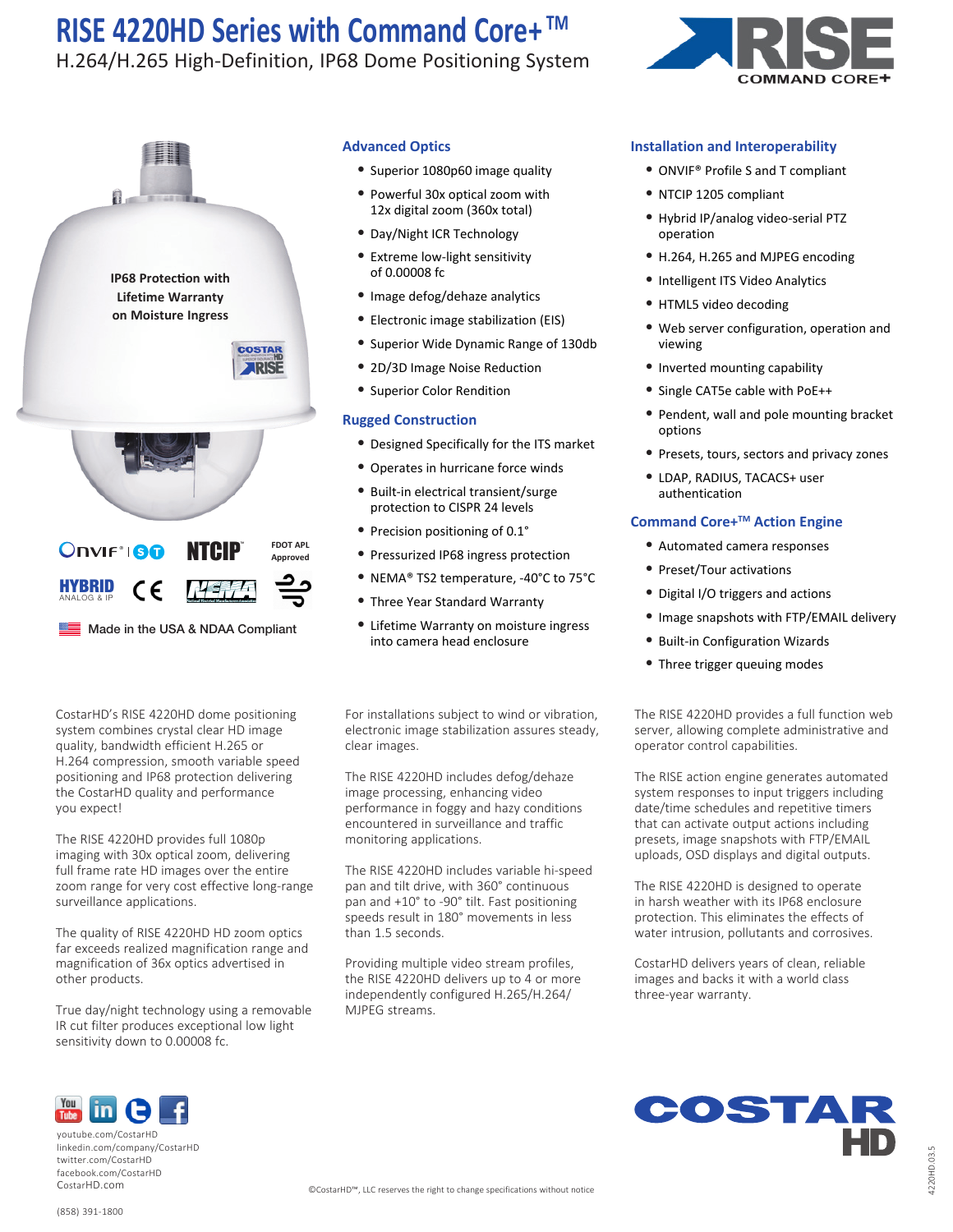H.264/H.265 High-Definition, IP68 Dome Positioning System



Engine Output, CSV Files,

#### **CAMERA**

Sensor 1/2.8" Exmor R CMOS Scanning Progressive Resolution 1,920 x 1,080 (1080p) Capture Rate 60 fps Camera Format Day/Night (IR Cut Filter)<br>S/N Ratio > > 50db

#### **SENSITIVITY**

S/N Ratio

Standard (f1.6, 1/30, 50 IRE) Color 0.01 lux (0.001 fc) B/W 0.0015 lux (0.00015 fc) Digital Slow Shutter (f1.6, 1/3, 30 IRE) Color 0.0013 lux (0.00013 fc) B/W 0.0008 lux (0.00008 fc)

#### **OPTICS**

| Zoom Lens                | 30x, 4.3 to 129mm          |
|--------------------------|----------------------------|
| Aperture                 | f1.6 > f4.7                |
| <b>HAFOV</b>             | 63.7° to 2.1° @ 1920x1080  |
| Focus Modes              | Auto/Manual [Near/Far],    |
|                          | Normal, Interval, Zoom     |
|                          | Trigger                    |
| <b>Focus Sensitivity</b> | Normal/Low                 |
| Iris                     | Auto/Manual [Open/Close]   |
| Lens Speed               | Three [Slow, Medium, Fast] |
| Digital Zoom             | 12x, Off/On [Depth]        |

#### **IMAGE PROCESSING**

| Day/Night Mode             | Auto, Color, B/W             |
|----------------------------|------------------------------|
| <b>Exposure Mode</b>       | Auto/Manual                  |
| <b>Back Light Comp</b>     | Off/On                       |
| Shutter                    | Auto/Manual [1/1 ->          |
|                            | 1/10,000 - 22 step]          |
| Digital Slow Shutter       | Off/On [1/30->1/1] with      |
|                            | Limit Setting                |
| Defog Mode                 | Off/On/Auto [Defog Strength] |
| <b>Image Stabilization</b> | Off/On                       |
| Dynamic Range              | 130db, On/Off [Normal,       |
|                            | Enhanced]                    |
| White Balance              | Auto, Indoor, Outdoor,       |
|                            | ATW, Sodium Vapor (Fix/      |
|                            | Auto/Outdoor Auto)           |
| AGC                        | 1 to 48db, Adjustable        |
| <b>Noise Reduction</b>     | Off, 2D[NR Level], 3D [NR    |
|                            | Levell                       |

#### **IP STREAM**

| Video Streams    | 4 independently configurable |                         |                                  | OSD Background        |
|------------------|------------------------------|-------------------------|----------------------------------|-----------------------|
|                  | dependent on available       | VIDEO ANALYTICS (VA)    |                                  | <b>OSD Location</b>   |
|                  | processing budget            | <b>ITS Standard</b>     | Included in all models.          |                       |
| Video Codec      | $H.264$ [M, H]/H.265 [M],    |                         | Vehicle Detection, Count         | <b>Banner Display</b> |
|                  | <b>MJPEG</b>                 |                         | and Speed, % Change of           |                       |
| Video Protocols  | RTSP/RTP                     |                         | Speed, Multiple View             | Logo Display          |
|                  | RTSP Interleave              |                         | Analytics/PTZ Presets            |                       |
|                  | <b>HTTP Tunneling</b>        | ITS Advanced*           | Includes ITS Standard plus       | PRIVACY MASKS         |
|                  | <b>RTP Multicast</b>         |                         | Vehicle Classification, Traffic  | Capacity              |
| Video Resolution | 1080p, 720p, D1 (NTSC and    |                         | Incident Detection, Stopped      |                       |
|                  | PAL), VGA, CIF, QVGA         |                         | Vehicle, Wrong Way               |                       |
| Video Frame Rate | Up to 60 fps, 30 fps default |                         | <b>Direction</b>                 | Color                 |
| Video Data Rate  | 64Kbps to 8Mbps              | <b>ITS Pedestrian</b>   | Includes ITS Standard plus       | Mask Interlock        |
| Video Rate Cntrl | CBR, VBR                     | Detection*              | <b>Pedestrian Detection</b>      |                       |
| Video GOV        | 1 to 600, 30 default         |                         |                                  |                       |
| Video Latency    | Four frames (0.133 sec.)     | <b>VA Notifications</b> | <b>ONVIF Events, SNMP Traps,</b> |                       |
| Video Trans.     | 99.999% error free           |                         | Command Core+ Action             | * License Fee Requi   |
|                  |                              |                         |                                  |                       |

| <b>NETWORK INTERFACE</b>     |                                                    |  |  |  |  |
|------------------------------|----------------------------------------------------|--|--|--|--|
| <b>Network Format</b>        | 802.3u 100Base-T, MDI-X                            |  |  |  |  |
|                              | auto-sensing, full duplex                          |  |  |  |  |
| Network Protocol             | TCP, UDP, IPv4, ICMP, DNS,                         |  |  |  |  |
|                              | IGMPv2/v3, DHCP, RTP, RTSP,                        |  |  |  |  |
|                              | RTCP, NTP, HTTP, SOAP,                             |  |  |  |  |
|                              | HTTPS, ARP, FTP, SMTP,                             |  |  |  |  |
|                              | SNMP v1   2   3, TLS, SSL, AES,                    |  |  |  |  |
|                              | SMTP, QoS, NTCIP, Telnet,                          |  |  |  |  |
|                              | 802.1X, ONVIF Profile S and                        |  |  |  |  |
|                              | T, TACACS+, LDAP, Radius,                          |  |  |  |  |
|                              | LLDP                                               |  |  |  |  |
| Media Players                | VLC, Quick Time or any                             |  |  |  |  |
|                              | media player compliant with                        |  |  |  |  |
|                              | RFC 2326, 3984, 3550, 2435,                        |  |  |  |  |
|                              | ISO/IEC 13818-1                                    |  |  |  |  |
| ONVIF                        | Profile S and T                                    |  |  |  |  |
| Camera Protocols             | ONVIF Profile S and T, NTCIP                       |  |  |  |  |
|                              | 1205, CohuT, CohuHD legacy,                        |  |  |  |  |
|                              | FAST, Pelco D                                      |  |  |  |  |
| Security                     | 4 Levels: Admin, Operator,                         |  |  |  |  |
|                              | User, Anonymous [User                              |  |  |  |  |
|                              | Name + Password], Digest                           |  |  |  |  |
|                              | Authentication, Centralized                        |  |  |  |  |
|                              | Authentication                                     |  |  |  |  |
| Updates                      | File upload over network                           |  |  |  |  |
|                              | using camera web server                            |  |  |  |  |
|                              | interface                                          |  |  |  |  |
| Configurations<br>Memory     | Stored in Non-Volitile                             |  |  |  |  |
| <b>Browsers</b>              | Edge, Firefox, Chrome                              |  |  |  |  |
| <b>DIGITAL I/O INTERFACE</b> |                                                    |  |  |  |  |
| Digital Circuits             | Two digital I/O circuits, user                     |  |  |  |  |
|                              | defined as either input or                         |  |  |  |  |
|                              | output                                             |  |  |  |  |
| <b>ANALOG INTERFACE</b>      |                                                    |  |  |  |  |
| Video Format                 | EIA-170A/RS-330 NTSC or PAL                        |  |  |  |  |
|                              | Video Format, 1 Volt <sup>P-P</sup> , 75           |  |  |  |  |
|                              | ohm output impedance                               |  |  |  |  |
| Serial Data PTZ              | EIA RS422, Software                                |  |  |  |  |
|                              | configurable over IP for                           |  |  |  |  |
|                              | full/half duplex, 1,200 to                         |  |  |  |  |
|                              | 115k baud, data, stop and                          |  |  |  |  |
|                              | parity bit configurations.                         |  |  |  |  |
| Protocols                    | CohuHD Legacy, Pelco D/P,                          |  |  |  |  |
|                              | Ultrak, NTCIP 1205, A/D,                           |  |  |  |  |
|                              | FAST, Javelin                                      |  |  |  |  |
|                              |                                                    |  |  |  |  |
| VIDEO ANALYTICS (VA)         |                                                    |  |  |  |  |
| <b>ITS Standard</b>          | Included in all models.<br>Vehicle Detection Count |  |  |  |  |
|                              |                                                    |  |  |  |  |

 Web Interface Display SNMP Traps Vehicle Detected, Wrong Way Vehicle, Incident, Stopped Vehicle, Speed Change **COMMAND CORE+ ACTION ENGINE** Input Triggers Digital input, FTP error, Valid or invalid login, Tour stopped, Timer, Scheduler, Video Analytic Event, Preset reached, PTZ moved, Maintenance, User command Output Actions Digital Output, Activate Wiper, FTP Image, Send Email, Send Text, Start Preset or Tour, Display OSD Message, Timer/ Scheduler On/Off Mode Control, Delay, Reset System, Clear Analytics Stats Trigger Queuing User selectable mode. Processes output actions by trigger priority, first in,

or last in.<br>Servers Multiple F Multiple FTP and EMAIL servers can be configured for use by camera system

#### **ON SCREEN DISPLAY (OSD)**

| <b>OSD Capacity</b>     | Up to 7 OSD Elements                    |
|-------------------------|-----------------------------------------|
|                         | can be selected for                     |
|                         | display on video                        |
| <b>OSD Elements</b>     | Text, Preset, Position,                 |
|                         | Compass, Date/Time,                     |
|                         | Sector, Maintenance,                    |
|                         | <b>Action Event</b>                     |
| <b>OSD Characters</b>   | Up to 40 characters per text<br>element |
| OSD Size                | Adjustable from 12, 18, 24,             |
|                         | 30, 36, 42, 48, 54, 60, 72,             |
|                         | 84 or 96 pt. size                       |
| OSD Color               | White, Black, Green, Red,               |
|                         | Blue                                    |
| <b>OSD Transparancy</b> | Adjustbale from 0-100%                  |
| OSD Background          | Transparant, Black                      |
| <b>OSD Location</b>     | Upper Right/Left, Lower                 |
|                         | Right/Left, Center, Custom              |
| <b>Banner Display</b>   | On/Off, Top/Bottom, 4                   |
|                         | OSD elements                            |
| Logo Display            | BMP, GIF, JPEG, PNG Format,             |
|                         | [x,y] position, Transparency            |
| PRIVACY MASKS           |                                         |
| Capacity                | Up to 24 rectangular masks,             |
|                         | displayed on 8 places per               |
|                         | screen simultaneously.                  |
| Color                   | User selectable                         |
| Mask Interlock          | Mask positions and size                 |
|                         | are scaled and interlocked              |
|                         | with PTZ movements                      |

License Fee Required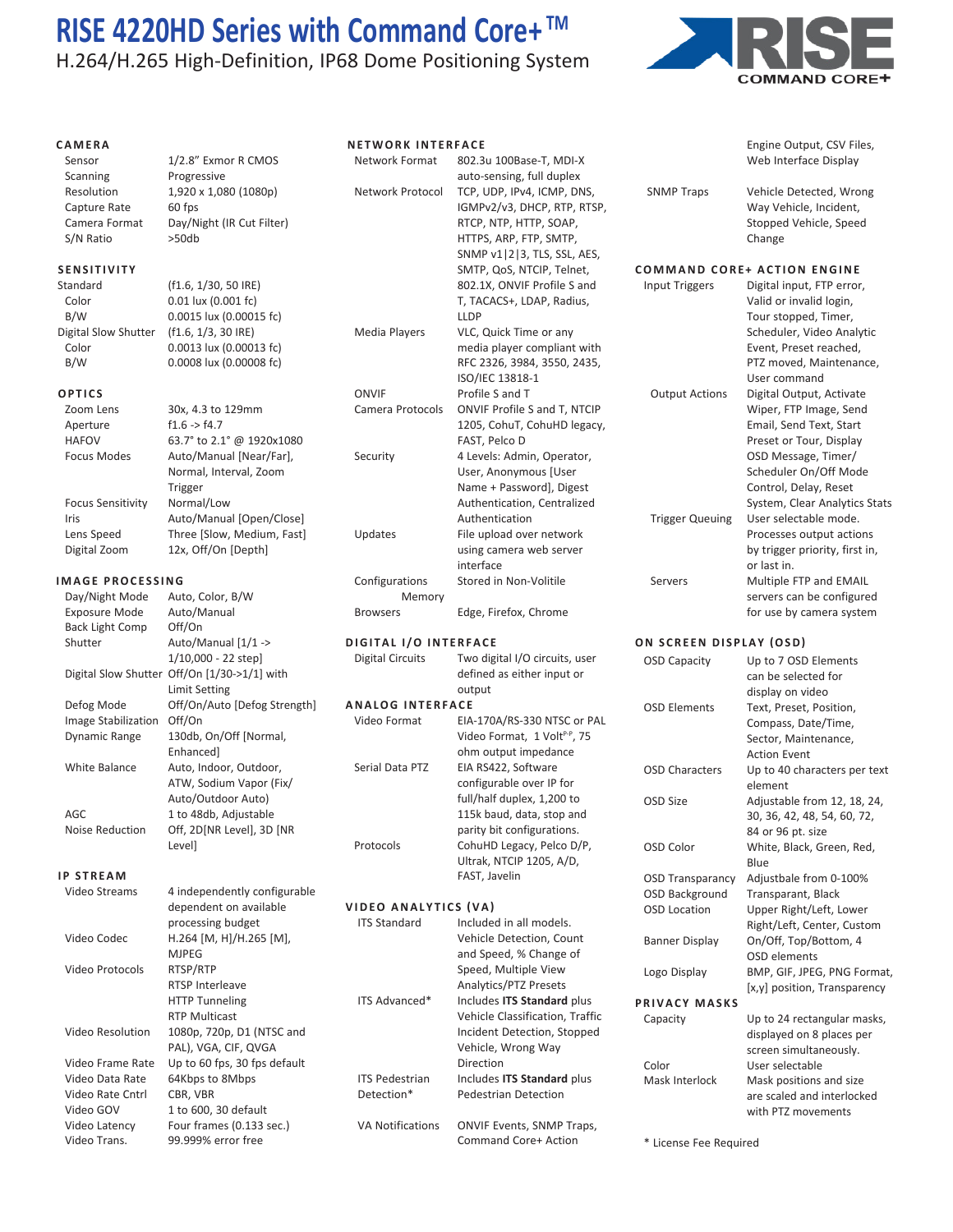# H.264/H.265 High-Definition, IP68 Dome Positioning System



| <b>POSITIONING DRIVE</b>                          | Pan/Azimuth Range 360° continuous rotation<br>Tilt/Elevation Range +10° to -90°, 200° total                                    | <b>Internal Heaters</b>                                                                                 | 4228-1000 PoE+ Model<br>-4°F to 165°F (-20° to 75°C)<br>Two DC resistive heater                               | PD-9501GO-ET                                    | Outdoor IP67 Rated PoE++<br>Power Supply, Surface<br>Mount, -40 to 65°C                                           |
|---------------------------------------------------|--------------------------------------------------------------------------------------------------------------------------------|---------------------------------------------------------------------------------------------------------|---------------------------------------------------------------------------------------------------------------|-------------------------------------------------|-------------------------------------------------------------------------------------------------------------------|
| Preset Speed                                      | Peak speed of 300°/sec<br>180 $^{\circ}$ movement < 1.5                                                                        |                                                                                                         | assemblies, software<br>controlled, to maintain                                                               | RJ45 Coupler<br>7610203-002                     | CAT5/6 RJ45 IP67 Coupler                                                                                          |
| Manual Speed<br>Speed Resolution<br>Repeatability | Seconds<br>0.1° to 80°/second<br>> 64 Variable speed levels<br>$+/- 0.1^{\circ}$<br>$+/- 0.1^{\circ}$                          | <b>Relative Humidity</b>                                                                                | internal heat for operation<br>down specified operating<br>temperatures above.<br>Operation from 0-100%       | <b>Ethernet Surge Protection</b><br>7412009-001 | Outdoor IP67 rated<br>ethernet/PoE++ surge<br>protection device                                                   |
| Resolution<br>Presets                             | Up to 256, Includes pan, tilt,<br>zoom, focus, preset ID, I/O<br>output state                                                  | Vibration                                                                                               | Per NEMA TS2 para. 2.2.8.<br>5-30Hz sweep @ 0.5g<br>applied in each of 3 mutually<br>perpendicular planes.    | WARRANTY                                        | Lifetime warranty on dome enclosure moisture<br>ingress. Three (3) years on camera and positioner                 |
| Tours                                             | Up to 256, Includes presets<br>with dwell, speed, direction<br>and recurrence properties.                                      | Shock                                                                                                   | Per NEMA TS2 para. 2.2.9.<br>10g applied in each of 3<br>mutually perpendicular                               | system.<br><b>ORDERING INFORMATION</b>          |                                                                                                                   |
| Auto Park                                         | Returns to a preset or tour<br>after timer expires, Timer<br>Value   Off, 1 Minute to<br>999 Hours 1                           | Corrosion                                                                                               | planes<br>MIL-STD-810G, Method<br>509.5, Paragraph 4.5.2,<br>ANSI NCSL Z540-1, ISO                            | 4220-1000-03                                    | RISE IP68 Dome Camera<br>System with 1080p 30x<br>camera, H.264/H.265 IP<br>encoder, pan/tilt positioner          |
| Features                                          | Auto focus/iris on PTZ,<br>Proportional PTZ, Video<br>freeze on preset, High<br>wind/vibration mode,<br>Set north calibration, | Wind Survivability<br><b>MTBF</b>                                                                       | 17025:2005<br>Up to 150mph<br>- 120 mph for 45 minutes<br>- 150 mph for 15 minutes<br>330,000 hours, based on |                                                 | and IP68 enclosure system.<br>60W PoE++ power. Includes<br>a 45" RJ45 male pigtail and<br>ITS Standard Analytics. |
| <b>ELECTRICAL</b>                                 |                                                                                                                                |                                                                                                         | HALT Steady State Field MTBF                                                                                  | 4224-1000-03                                    | RISE IP68 Dome Camera<br>System with 1080p 30x                                                                    |
| Input Voltage                                     | PoE+, PoE++ or 24VAC/DC<br>Model Dependent                                                                                     | <b>EMC CERTIFICATIONS</b>                                                                               | calculations                                                                                                  |                                                 | camera, H.264/H.265IP<br>encoder, pan/tilt positioner                                                             |
| Power                                             | PoE++ and 24VAC/DC 20W,<br>60w with heater ON<br>PoE+ 20W, 25.5W with<br>heater ON                                             | CE, FCC Part 15B, RoHS<br>AS/NZS CISPR 22:2009+A1:2010<br>CAN/CSA-CISPR 22-10<br>EN 55022:2010+AC: 2011 |                                                                                                               |                                                 | and IP68 enclosure system.<br>24Vac/dc power.<br>Includes 18 pin MS<br>connector and ITS Standard                 |
| Voltage Range                                     | NEMA standard TS 2-2003<br>section 2.2.7 tests C thru H                                                                        | EN 55024:2010<br>EN 61000-3-2:2006 +A1:2009+A2:2009                                                     |                                                                                                               |                                                 | Analytics.                                                                                                        |
| Transient/Surge<br>Emmissions                     | Certified to CISPR 24 levels<br>Certified to CISPR 22 levels                                                                   | EN 61000-3-3:2013<br>EN 61000-4-2: 2009<br>EN 61000-4-3: 2006 +A1:2008 +A2:2010                         |                                                                                                               | 4228-1000-03                                    | RISE IP68 Dome Camera<br>System with 1080p 30x<br>camera, H.264/H.265 IP                                          |
| <b>MECHANICAL</b><br>Weight                       | 12.5lbs (5.7kg) Camera<br>16.5lbs (7.5kg) Shipping                                                                             | EN 61000-4-4: 2004<br>EN 61000-4-5: 2006                                                                |                                                                                                               |                                                 | encoder, pan/tilt positioner<br>and IP68 enclosure system.<br>25.5 W PoE+ power. Includes                         |
| <b>Dimensions</b>                                 | Refer to dimensional<br>diagram<br>15"x15"x15" Shipping                                                                        | EN 61000-4-6: 2009<br>EN 61000-4-8: 2010<br>EN 61000-4-11: 2004                                         |                                                                                                               |                                                 | a 45" RJ45 male pigtail and<br>ITS Standard Analytics.                                                            |
| Construction<br>Sunshield<br>Color                | (381 x 381x 381 mm)<br>Powder Coated aluminum<br>Included as standard<br><b>Light Gray Cardinal Coating</b>                    | <b>ACCESSORIES</b><br><b>Mounts</b><br>Wall<br>Pole                                                     | 7411420-001<br>8518-2                                                                                         | <b>OPTIONAL ITS ANALYTICS</b><br>R-ITS-ADV      | <b>Advanced ITS Analytics:</b><br>Provides ITS Standard<br>Features PLUS Vehicle Size                             |
| Dome window<br>IK10                               | T241-GR142<br>Nylon, Optically Correct<br>Camera System except<br>dome window is IK10                                          | <b>Field Cables</b><br><b>CAT5e Cables</b>                                                              | 8194602-xxx [where xxx<br>$= 025, 055, 100, 150, 200,$<br>250, 300, 328]                                      |                                                 | Classification,<br>Incident Detection, Stopped<br>Vehicle, Wrong Way<br>Direction.                                |
| ENVIRONMENTAL                                     |                                                                                                                                |                                                                                                         | denoting cable length in<br>feet. Includes RJ45                                                               | R-ITS-PED                                       | Pedestrian Detection:<br>Provides ITS Standard                                                                    |
| <b>Protection Rating</b>                          | IP68, Pressurized with<br>Dry Nitrogen, 3.5 psi.                                                                               |                                                                                                         | connectors at each end of<br>cable.                                                                           |                                                 | <b>Features PLUS</b><br>Pedestrian Detection.                                                                     |
|                                                   | Water immersion at 1m for<br>24 hours with no water<br>ingress. Lifetime warranty on<br>moisture ingress.                      | <b>Power Supply</b><br>7412007-003                                                                      | PoE++, 60W, 110/220VAC<br>Input, IP50, -40 to 74°C,<br>Surface Mount                                          | R-ITS-ADP                                       | Advanced ITS + Pedestrian:<br>Provides ITS<br><b>Standard Features</b><br>PLUS Advanced ITS and                   |
| <b>Operating Temp</b>                             | PoE++ and 24VAC/DC Models<br>-40°F to 165°F (-40°C to<br>75°C) Per NEMA TS2,<br>para 2.2.7                                     | 7412007-004<br>7411543-010                                                                              | PoE++, 60W, 12-48VDC Input,<br>IP50, -40 to 74°C, DIN Rail<br>24VAC, 100VA, 110/220VAC,<br>IP66, -34 to 74°C  |                                                 | <b>Pedestrian Detection</b><br>Features.                                                                          |